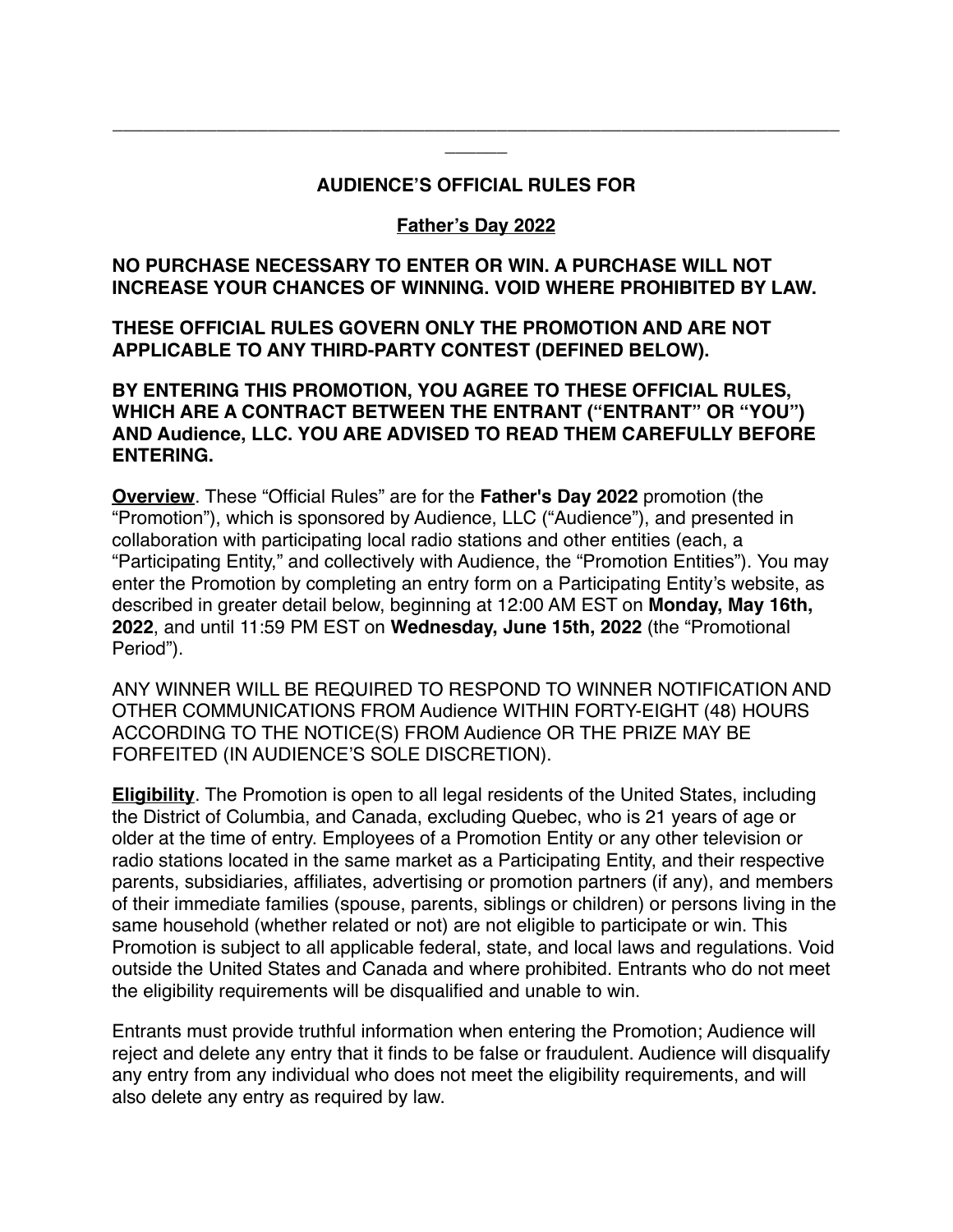**Entry Method.** During the Promotional Period, entrants may enter the Promotion by visiting the website of any Participating Entity or radiocontest.com and following all steps to complete and submit an entry form with all required information. Limit one (1) unique entry per person per Participating Entity per day.

Entrants must submit all information required on the entry form, which may include first and last name, telephone number, email address, home address, and/or date of birth. Entries will be deemed made by the authorized account holder of the email address submitted at the time of entry. The authorized account holder is the natural person who is assigned to the email address by an Internet access provider, online service provider or other organization that is responsible for assigning the email address or the domain associated with the submitted email address. Multiple entrants are not permitted to share the same email address. Entries submitted will not be acknowledged or returned. Use of any device to automate entry is prohibited. Incorrect, illegible, corrupt, and incomplete entries are void. Proof of submission of an entry shall not be deemed proof of receipt.

A Participating Entity may offer entrants the opportunity to earn bonus entries throughout the Promotion Period. The availability of and means for earning such bonus entries shall be at the discretion of each Participating Entity. Limit sixty (60) bonus entries per entrant throughout the Promotion Period.

All information entrants provide upon entering the Promotion is subject to Audience's Privacy Policy, available at https://www.Audience.com/privacy/, For details about how information is collected and used by Participating Entities, entrants must refer to the applicable Participating Entity's privacy policy.

The Promotion Entities are not responsible for technical outages, delays, or malfunctions of any kind, including those related to the Internet, cell phone service, or computer failures. Accordingly, the Promotion Entities are not responsible for errors or data loss of any kind, lost or unavailable Internet connections, failed, incomplete, garbled or deleted computer or network transmissions, inability to access any website or online service, any other error or malfunction, late, lost, illegible or misdirected entries, or for printing errors in any advertisement, entry form or rules.

Entry materials that have been tampered with or altered are void. If the Promotion Entities determine, in their sole discretion, that there is any suspected or actual electronic tampering with the Promotion or if technical difficulties compromise the integrity of the Promotion, the Promotion Entities reserve the right to void the entries at issue and/or modify, suspend or terminate the Promotion. If, for any reason, the Promotion is not capable of running as planned, including because of tampering, unauthorized intervention, fraud, technical failures, or any other causes beyond the control of the Promotion Entities which corrupt or affect the administration, security, fairness, integrity or proper conduct of the Promotion, the Promotion Entities reserve the right to modify, suspend or terminate the Promotion.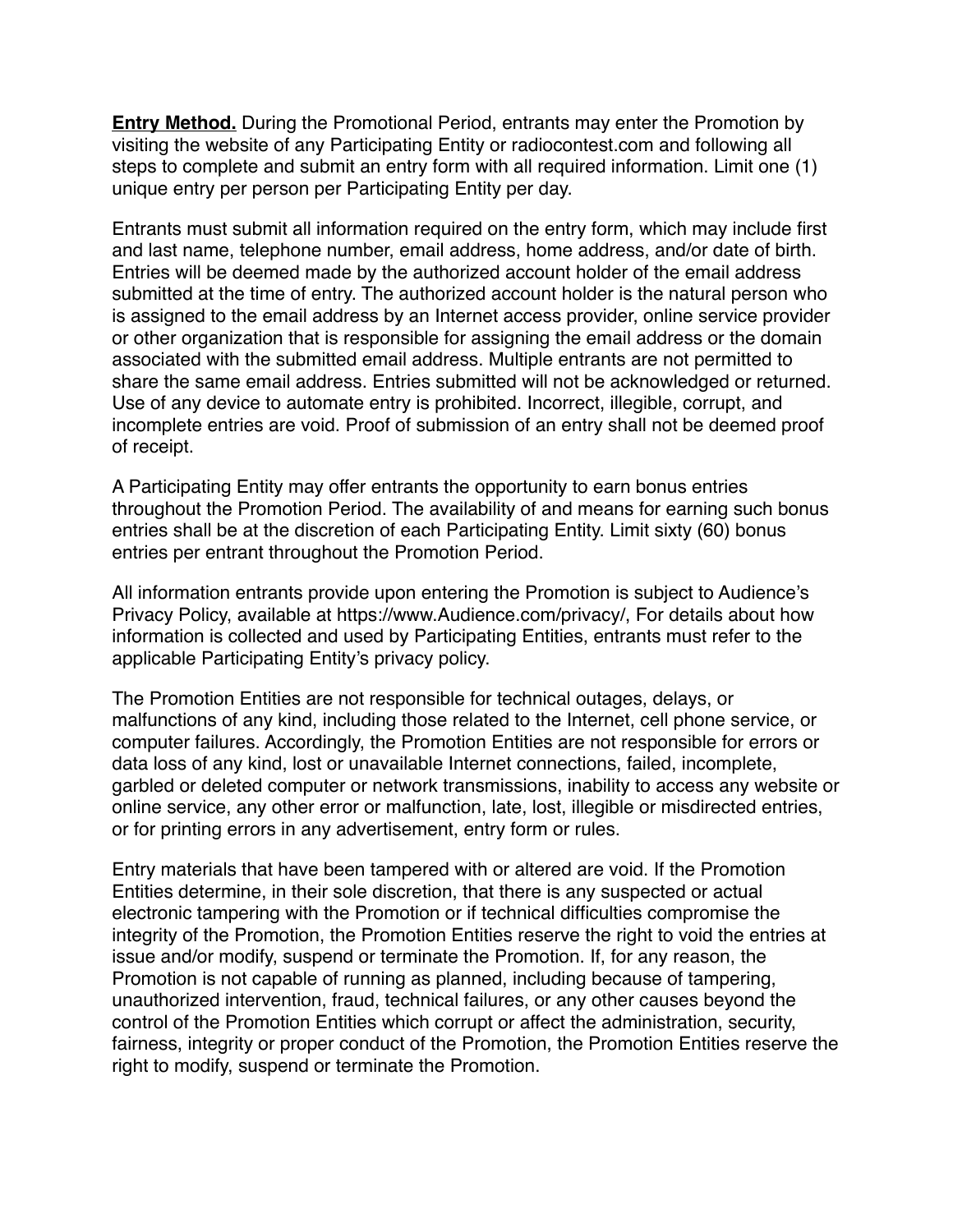Any attempt by an entrant or any person to deliberately damage any website or social networking site used in the Promotion or to undermine the legitimate operation of this Promotion may be a violation of criminal and civil laws. Should such an attempt be made, Audience reserves the right to seek full prosecution and/or damages from any such individual to the fullest extent permitted by law. Audience's failure to enforce any term of these Official Rules shall not constitute a waiver of that provision.

# **Prizes and Odds of Winning.**

- A total of one (1) prize in the amount of \$2000 (U.S.) will be awarded (the "Prize"). The Prize will be awarded in the form of a check from Audience and may take 6–8 weeks from the end of the Promotional Period to issue.
- All prize details not specifically stated in these Official Rules will be determined by Audience in its sole discretion. All taxes (federal, state, and local) are the sole responsibility of the Winner. Winner will receive an IRS Form 1099 for the ARV of the prize. Prize will be mailed to the Winner following verification at the address provided by Winner.
- Odds of winning depend on the number of eligible entries received.
- The Prize cannot be transferred or substituted except in Audience's sole discretion. Audience reserves the right to substitute the Prize with a prize of comparable or greater value (as determined by Audience in its sole discretion). The Prize is expressly limited to the item(s) listed above and does not include taxes, gratuities or any other expenses.
- By accepting the Prize, the Winner agrees to release Audience and its advertising, promotion and production agencies and their respective parents and subsidiaries, shareholders, directors, employees, agents and representatives from any and all liability, claims or actions of any kind whatsoever for injuries, damages or losses to persons and property which may be sustained directly or indirectly in connection with the receipt, ownership or use of the Prize.

**Third-Party Contests**. Each Participating Entity may offer entry into a local sweepstakes that is affiliated with the Promotion (a "Third-Party Contest"). Each Third-Party Contest is a separate sweepstakes governed by its own official rules. Please see the Third-Party Contest official rules from the Participating Entity through whom you entered for full details. Third-Party Contests are not endorsed by Audience under Audience's control, and Audience is not responsible for the legality, appropriateness or any other aspect of such Third-Party Contests, or for any damage or loss caused or alleged to be caused by your participation in any such Third-Party Contests. When you enter a Third-Party Contest, you do so at your own risk.

### **Winner Selection and Notification.**

- Decisions of Audience with respect to the Promotion, including winner selection and the awarding of prizes, are final and binding when made.
- The Winners will be randomly selected from among all eligible entries via random drawing conducted on or about June 16th, 2022.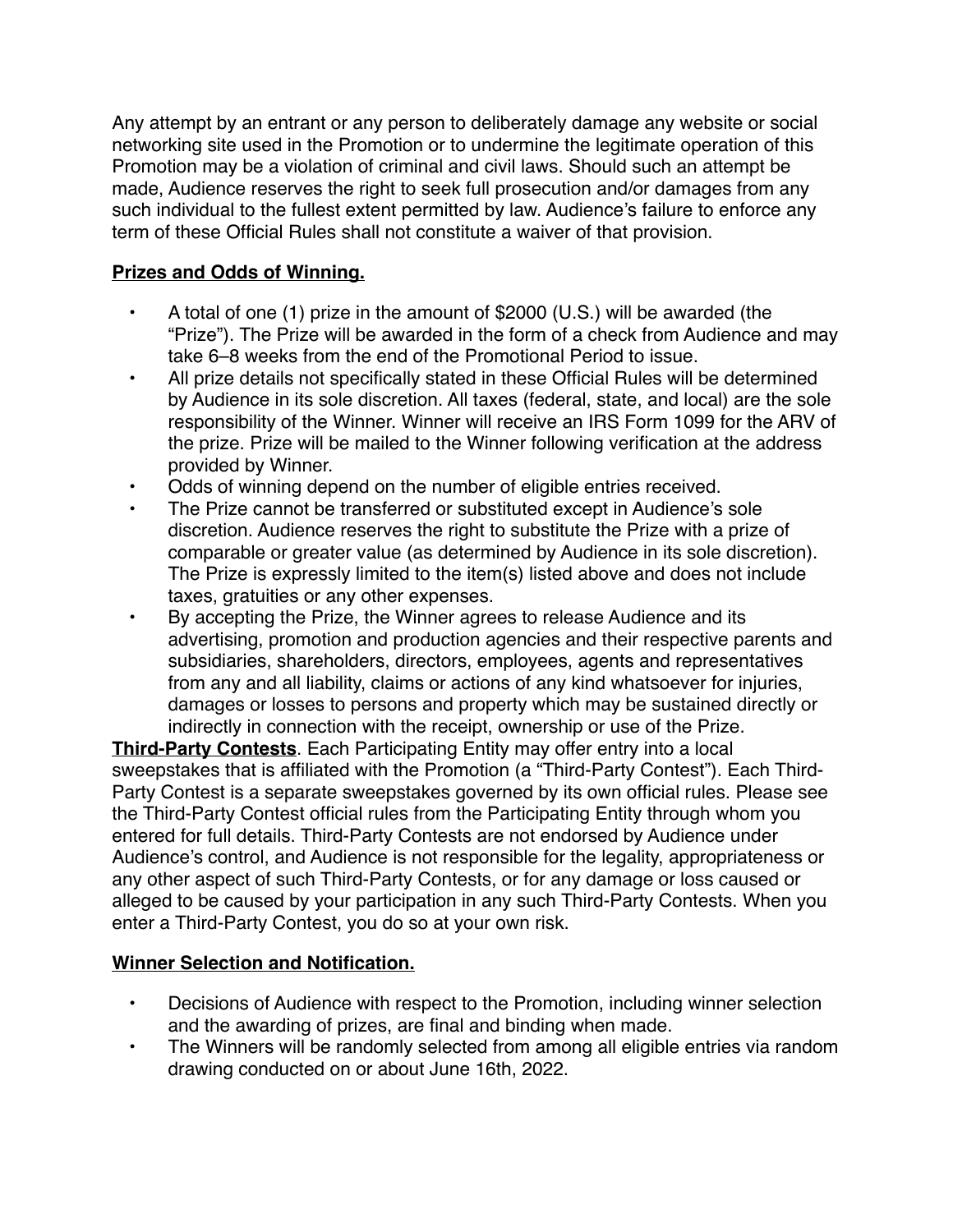- The Winner will be contacted by Audience at the phone number or email provided at the time of entry. Audience is not responsible for any prize cannot be awarded due to acts of God, acts of war, natural disasters, weather, acts of terrorism or other factors beyond Audience's control.
- Prior to awarding a prize, Audience in its sole discretion may require verification of the Winner's identity by a showing of valid government-issued photo ID.

## **General.**

- Payments of all federal, state and local taxes are solely the responsibility of Winner. Winner must execute and return any required IRS form (including IRS form 1099), affidavit of eligibility, liability and publicity release (where permitted by law), or similar document within ten (10) days of notification or Winner may be disqualified in Audience's sole discretion and the prize will be forfeited.
- Participating in the Promotion and accepting a prize constitutes the Winner's permission for Audience or its agents to photograph, film, and record Winner, and to use his/her name, address (city and state), likeness, photograph, voice, biographical information and/or any statements made by him/her regarding the Promotion or its sponsors for purposes of trade, publicity or promotion without additional financial or other compensation, and, Audience may, where legal, require the Winner to sign a publicity release confirming such consent prior to acceptance of the prize.
- To the fullest extent permitted by law, by participating in the Promotion and/or accepting a prize, an entrant understands and agrees:
	- $\circ$  to release and hold harmless Promotion Entities, and each of their respective parent, subsidiary and affiliated entities, advertising and promotion agencies, any social media platform utilized in the conduct of the Promotion (including but not limited to Facebook), and the officers, shareholders, directors, employees, agents, representatives, successors, and assigns of each (collectively, the "Released Parties") against any and all claims or liability arising directly or indirectly from the Prize or the Promotion. You further understand and agree that all rights under Section 1542 of the Civil Code of California ("Section 1542") and any similar law of any state or territory of the United States that may be applicable with respect to the foregoing release are hereby expressly and forever waived. You acknowledge that Section 1542 provides that: "A GENERAL RELEASE DOES NOT EXTEND TO CLAIMS WHICH THE CREDITOR DOES NOT KNOW OR SUSPECT TO EXIST IN HIS OR HER FAVOR AT THE TIME OF EXECUTING THE RELEASE, WHICH, IF KNOWN BY HIM OR HER MUST HAVE MATERIALLY AFFECTED HIS OR HER SETTLEMENT WITH THE DEBTOR." The releases hereunder are intended to apply to all claims not known or suspected to exist with the intent of waiving the effect of laws requiring the intent to release future unknown claims.
	- $\circ$  that the Federal Arbitration Act applies to this agreement, and if the parties are unable to resolve their dispute amicably, it shall be resolved by means of binding arbitration (not in a court of law);